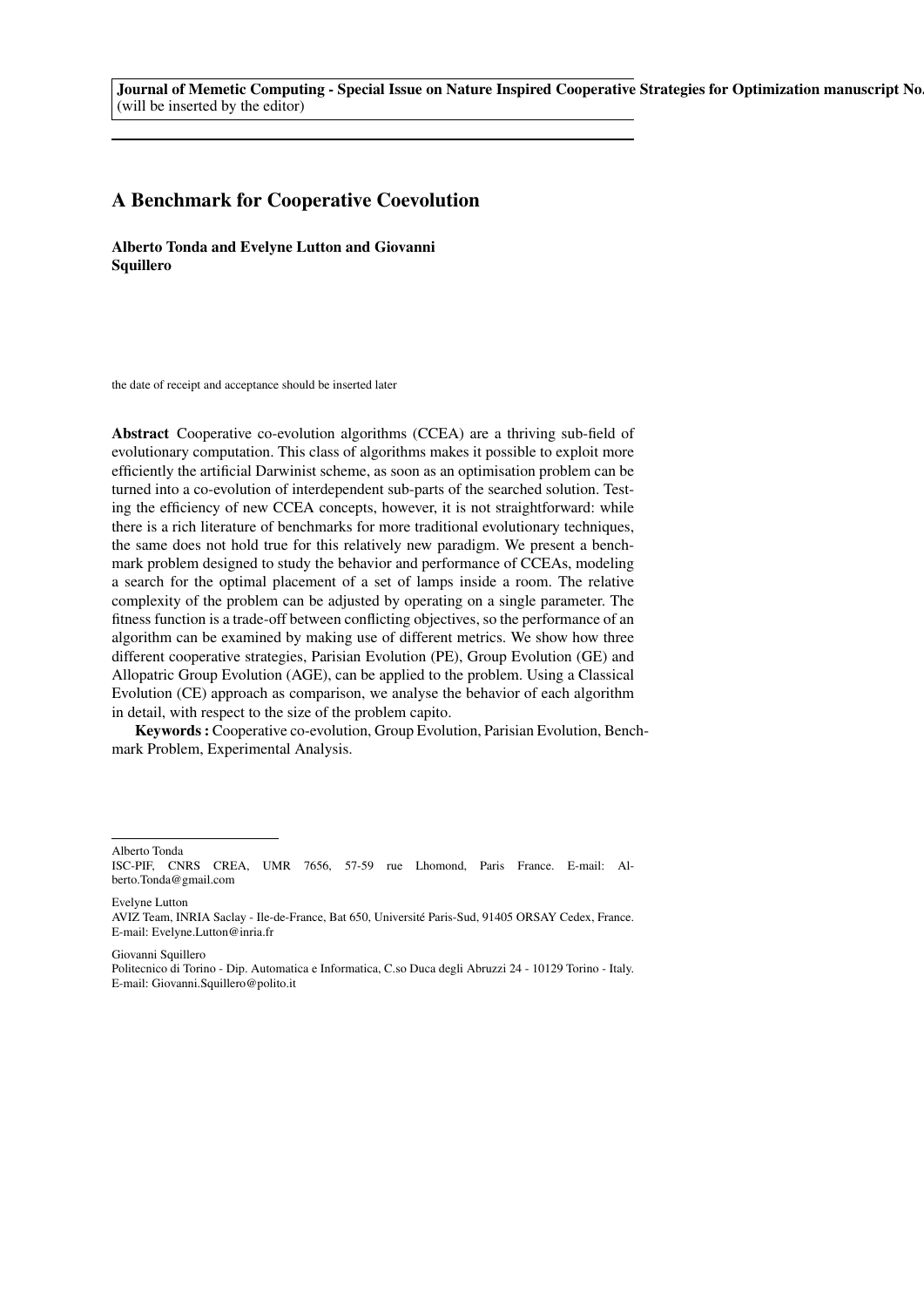# 1 Introduction

Cooperative co-evolution algorithms (CCEAs) share common characteristics with standard artificial Darwinist methods, i.e. Evolutionary Algorithms (EAs), but with additional components that aim at implementing collective capabilities. For optimisation purpose, CCEAs are based on a specific formulation of the problem where various inter- or intra-population interaction mechanisms occur. Usually, these techniques are efficient as optimisers when the problem can be split into smaller interdependent subproblems. The computational effort is then distributed onto the evolution of smaller elements of similar or different nature, that aggregates to build a global solution.

Besides precursory research lines, focused on co-evolution as a complex phenomenon leading to stable or unstable equilibria (complex systems, multi-agent systems) [3], first attempts to exploit a cooperative co-evolution paradigm for optimisation purposes have been made by Husbands and Mills [14], by De Jong [23] and by Ahluwalia and Bull [1]. These approaches were heterogeneous, in the sense that co-evolution is implemented between separated sub-populations.

A few years later, inspired by the Michigan approach (John Holland's classifier systems [13]), a single-population co-evolution scheme, first called "Individual-GP" [9], then "Parisian Scheme", was developed in France for complex optimisation tasks [10].

Cooperative co-evolution is increasingly becoming the basis of successful applications [2, 8, 11, 22, 28], including learning [5] and scheduling problems [15]. These approaches can be shared into two main categories: heterogeneous co-evolution that happens between a fixed number of separate populations [7, 20, 21], and homogeneous co-evolution, that occurs within a single population [17, 27, 29].

The design and fine tuning of such algorithms remain however difficult and strongly problem dependent. A critical question is the design of simple test problem for CCEAs, for benchmarking purpose. A first test-problem based on Royal Road Functions has been proposed in [19]. A second example is the NK-landscapes variant redesigned for CCEAs, known as NKC-landscapes [16]: however, Kauffman's work was more focused on the study of the dynamics of coevolution than on evolution as an optimization process.

We propose another simple problem, the *lamps problem*. The main difference with previous benchmarks is the absence of *apriori* information on the optimal number of individuals/partial solutions that should compose the global solution. As for many real-world problems, the number of individuals in the best group is unknown. Moreover, various instances of the problem, of increasing complexity can be generated by acting on a single ratio parameter. For these reasons we feel that the proposed benchmark, while simple to implement and calibrate, can still pose a challenge to cooperative coevolution algorithms. We show below how three CCEAs can be designed and compared against a classical approach, with a special focus on their behaviour with respect to the size of the problem. Preliminary results on this topic have been presented in [26].

The paper is organised as follows: the Lamps problem is described in section 2, then the design of three cooperative co-evolution strategies, Parisian Evolution,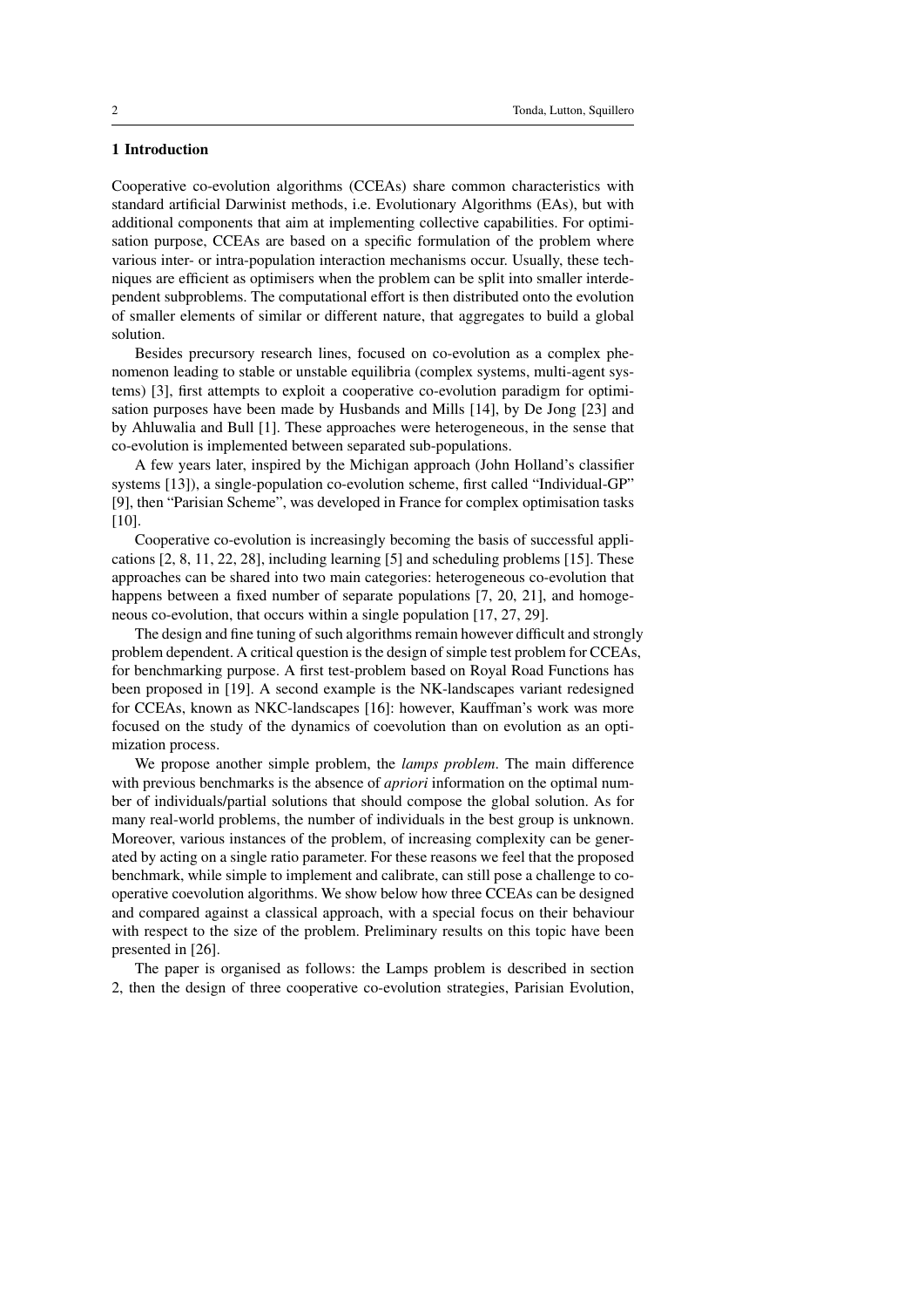

Fig. 1 Placement of a set of lamps. The aim is to enlighten all the square area. It is interesting to notice how a solution where some of the light of each lamp is wasted outside the area (left) overall performs better than a solution where the grayed lamp maximises its own performance (right).

Group Evolution, and Allopatric Group Evolution, is detailed in sections 3, 4 and 5 respectively. The experimental setup is described in section 6: four strategies are tested, a classical genetic programing approach, (CE for Classical Evolution), the Parisian Evolution (PE), the Group Evolution (GE) and the Allopatric Group Evolution (AGE). All methods are implemented using the  $\mu$ GP toolkit [24]. Results are presented and analysed in section 7, and conclusions and future work are given in section 8.

### 2 The Lamps problem

The optimisation problem chosen to test cooperative coevolution algorithms requires to find the best placement for a set of lamps, so that a target area is fully brightened with light. The minimal number of lamps needed is unknown, and heavily depends on the topology of the area. Lamps are all alike, modeled as circles, and each one may be evaluated separately with respect to the final goal. In the example, the optimal solution requires 4 lamps (Figure 1, left): interestingly, when examined independently, all lamps in the solution waste a certain amount of light outside the target area. However, if one of the lamps is positioned to avoid this undesired effect, it becomes impossible to lighten the remaining area with the three lamps left (Figure 1, right). Since lamps are simply modeled as circles, the problem may also be seen as using the circles to completely cover the underlying area, as efficiently as possible.

This apparently simple benchmark exemplifies a common situation in real-world applications: many problems have an optimal solution composed of a set of homogeneous elements, whose individual contribution to the main solution can be evaluated separately. Note that, in this context, *homogeneous* is used to label elements sharing the same base structure. Not only, but often the optimal solution is composed of not-optimal sub-solutions.

A similar toy problem has been sketched in [25]. Here the structure of the benchmark is improved and parametrised, and a modified fitness function increases the complexity and the number of local optima on the fitness landscape.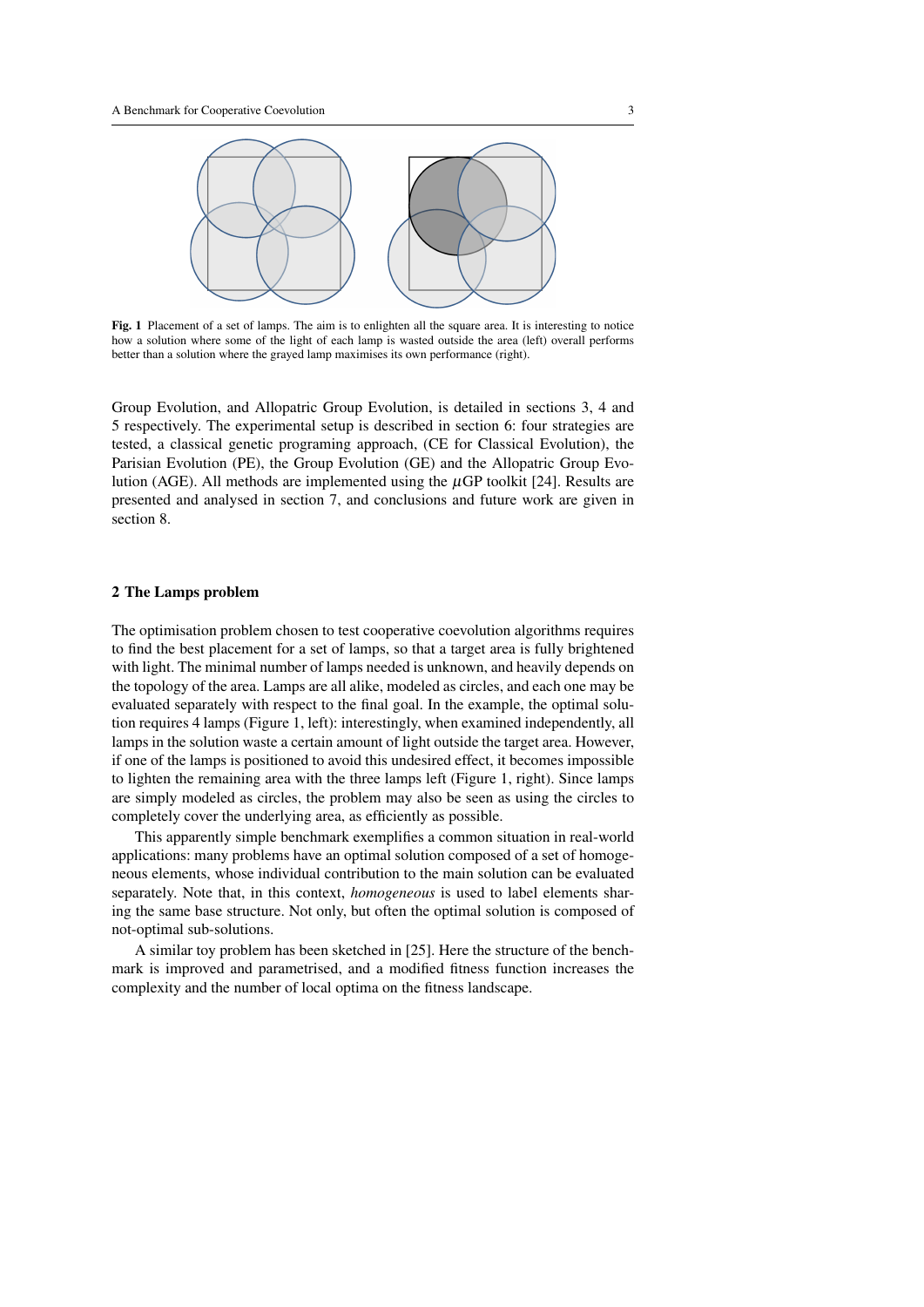# 2.1 Size of the problem

It is intuitive that the task of enlightening a room with a set of lamps can be more or less difficult, depending on the size of the room and the cone of light of each lamp. If small sources of light are used to brighten a large room, surely a greater number of lamps will be required, and the number of possible combinations will increase dramatically.

With these premises, the complexity of the problem can thus be expressed by the ratio between the surface to be enlightened and the maximum area enlightened by a single lamp:

$$
problem\_size = \frac{area\_room}{area\_lamp}
$$

as this ratio increases, finding an optimal solution for the problem will become harder.

It is interesting to notice how variations in the shape of the room could also influence the complexity of the task: rooms with an irregular architecture may require more intricate lamp placements. However, finding a dependency between the shape of the room and the difficulty of the problem is not trivial, and results might be less intuitive to analyze. Also, the cooperative coevolution algorithms do not search for or benefit from eventual symmetries in the problem. For all these reasons, the following experiments will feature square rooms only.

### 2.2 Fitness value

Comparing different methodologies on the same problem requires a common fitness function, to be able to numerically evaluate the efficiency of each approach.

Intuitively, the fitness of a candidate solution should be directly proportional to the area fully brightened by the lamps and inversely proportional to the number of lamps used, favoring solutions that cover more surface with light using the minimal number of lamps. The first term in the fitness value will thus be proportional to the ratio of the area enlightened by the lamps,

$$
\frac{area\_enlightened}{total\_area}
$$

A further contribution is added, to help experts in evaluating the goodness of the grouping performed by the algorithms: the area brightened by more than one lamp is to be minimised, in order to have as little overlapping as possible. The second term will be then proportional to:

$$
-\frac{area\_overlap}{total\_area}
$$

It is interesting to note that minimising the overlap also implies an optimisation of the number of lamps used, since using a greater number would lead to more overlapping areas.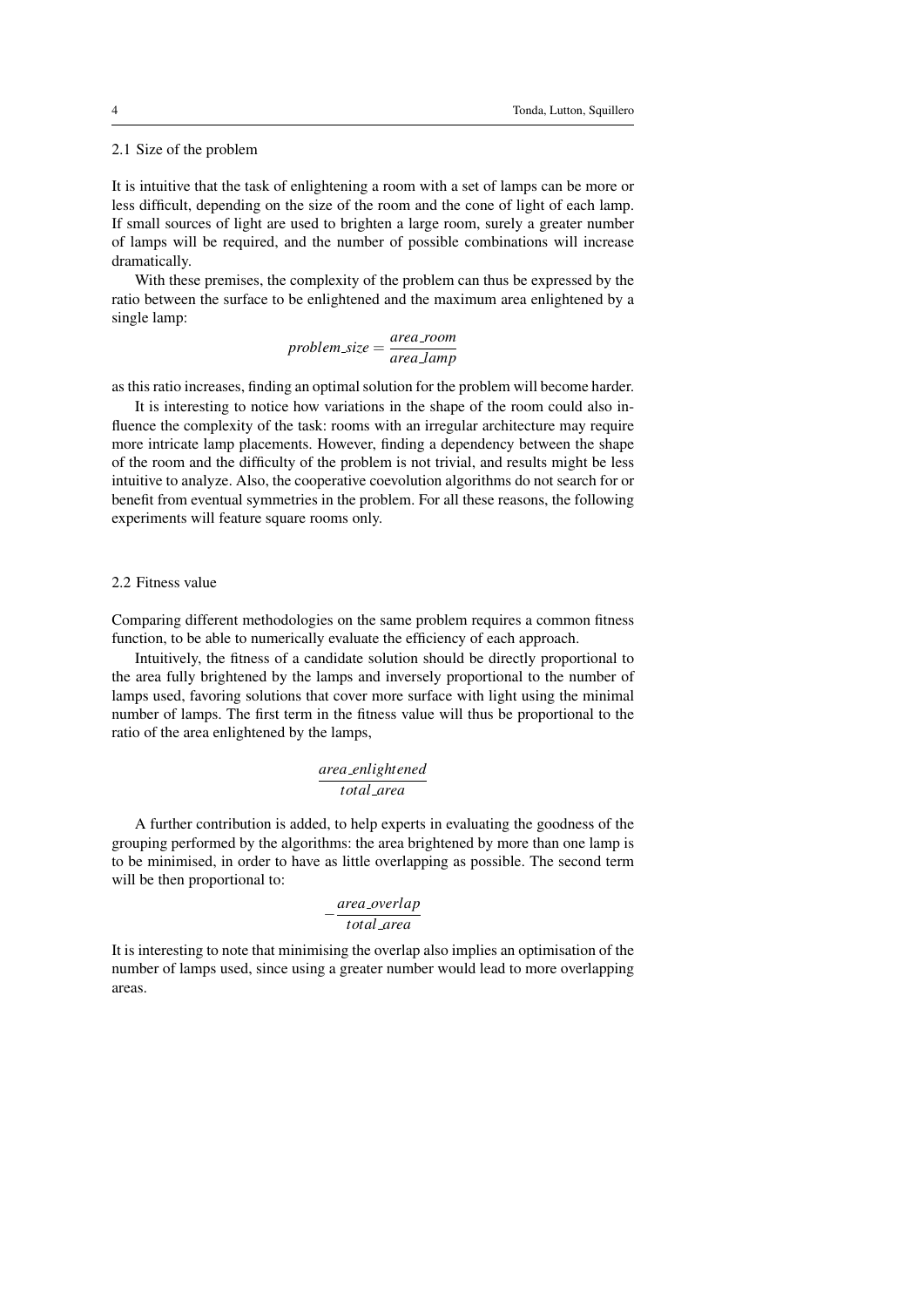The final fitness function will then be:

$$
fitness = \frac{area\_enlightened}{total\_area} - W \cdot \frac{area\_overlap}{total\_area} = \frac{area\_enlightened - W \cdot area\_overlap}{total\_area}
$$

where *W* is a weight associated to the relative importance of the overlapping, set by the user.

Using this function with  $W = 1$ , fitness values will range between  $(0,1)$ , but it is intuitive that it is impossible to reach the maximum value: by problem construction, overlapping and enlightenment are inversely correlated, and even good solutions will feature overlapping areas and/or parts not brightened. This problem is actually multiobjective, the fitness function we propose corresponds to a compromise between the two objectives.

### 3 Parisian Evolution

Initially designed to address the inverse problem for Iterated Function System (IFS), a problem related to fractal image compression[10], this scheme has been successfully applied in various real world applications: in stereovision [6], in photogrammetry [12, 18], in medical imaging [27], for Bayesian Network Structure learning [4], in data retrieval[17].

Parisian Evolution (PE) is based on a two-level representation of the optimisation problem, meaning that an individual in a Parisian population represents only a part of the solution. An aggregation of multiple individuals must be built to complete a meaningful solution to the problem. This way, the co-evolution of the whole population (or of a major part of it) is favoured over the emergence of a single best individual, as in classical evolutionary schemes.

This scheme distributes the workload of solution evaluations at two levels. Light computations (e.g. existence conditions, partial or approximate fitness) can be done at the individual's level (local fitness), while the complete calculation (i.e. global fitness) is performed at the population level. The global fitness is then distributed as a bonus to individuals who participate the global solution. A Parisian scheme has all the features of a classical EA (see figure 2) with the following additional components:

- A grouping stage at each generation, that selects individuals that are allowed to participate to the global solution.
- A redistribution step that rewards the individuals who participate to the global solution : their bonus is proportional to the global fitness.
- A sharing scheme, that avoids degenerate solutions where all individuals are identical.

Efficient implementations of the Parisian scheme are often based on partial redundancies between local and global fitness, as well as clever exploitation of computational shortcuts. The motivation is to make a more efficient use of the evolution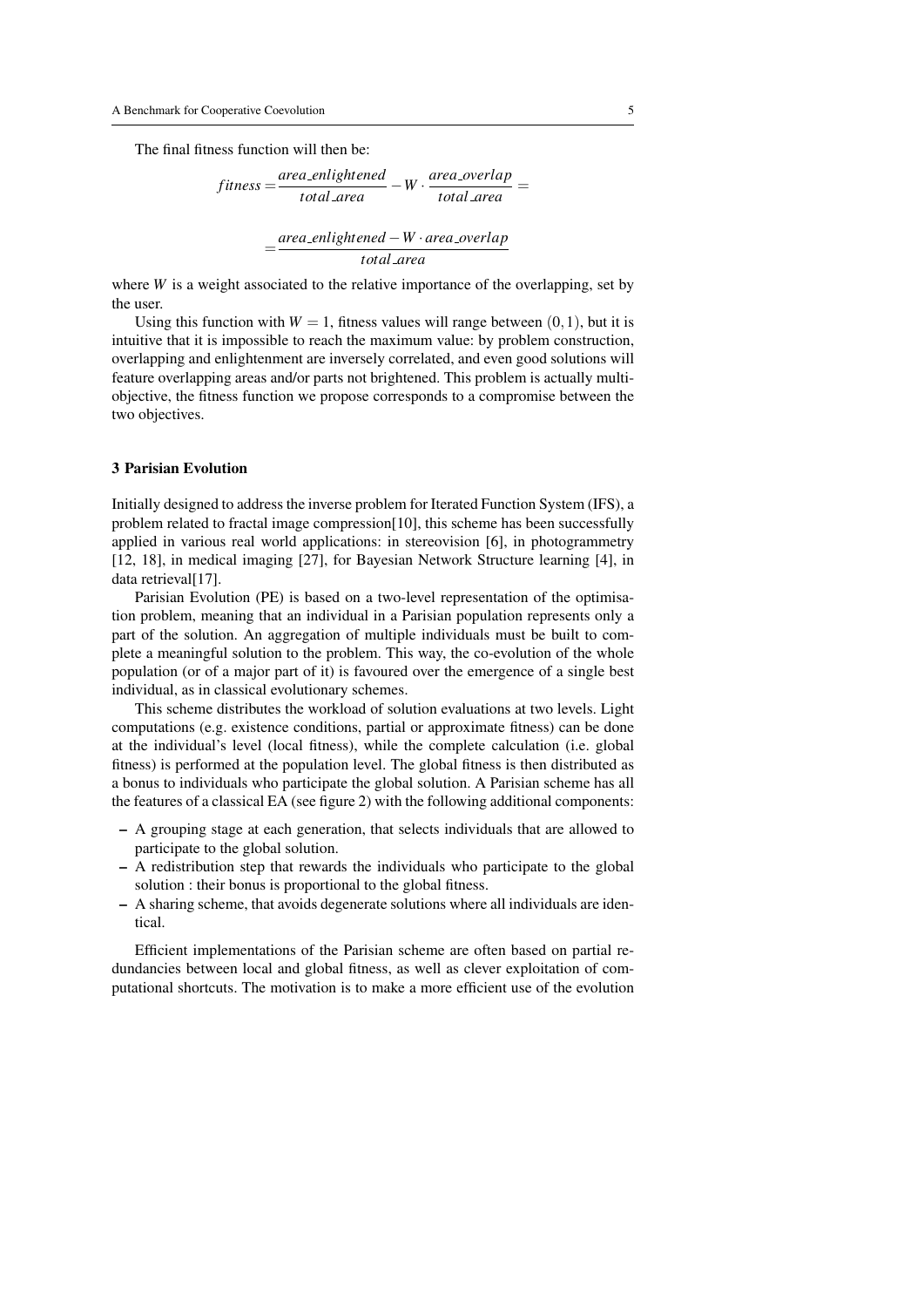

Fig. 2 A Parisian EA: a monopopulation cooperative-coevolution. Partial evaluation (local fitness) is applied to each individual, while global evaluation is performed once a generation.

of the population, and reduce the computational cost. Successful applications of such a scheme usually rely on a lower cost evaluation of the partial solutions (i.e. the individuals of the population), while computing the full evaluation only once at each generation or at specified intervals.

#### 3.1 Implementation of the lamps problem

For the lamps problem, the PE has been implemented as follows. An individual represents a lamp: its genome is its position, a pair of real values  $(x, y)$ , plus a third element, *e*, that can assume values 0 or 1 (on/off switch). Lamps with  $e = 1$  are "on" (expressed) and contribute to the global solution, while lamps with  $e = 0$  do not.

Global fitness is computed as described in subsection 2.2. In generation 0 the global solution is computed simply considering the individuals with  $e = 1$  among the  $\mu$  initial ones. Then, at each step,  $\lambda$  individuals are generated. For each new individual with  $e = 1$ , its potential contribution to the global solution is computed. Before evaluation, a random choice  $(p = 0.5)$  is performed: new individuals are either considered in addition to or in replacement of the existing ones.

If individuals are considered for addition, the contribution to the global solution of each one is computed. Otherwise, the less performing among the old individuals is removed, and only then the contribution to the global solution of each new individual is evaluated. If the addition or replacement of the new individuals leads to an improvement over the previous global fitness, the new individual selected is rewarded with a high local fitness value (*local fitness* = 2), together with all the old individuals still contributing to the global solution. New expressed individuals  $(e = 1)$  that are not selected for the global solution are assigned a low fitness value  $$ value *.* 

Sharing follows the simple formula

$$
fitness\_sharing(I_k) = \frac{local\_fitness(I_k)}{\sum_{i=0}^{individuals} sharing(I_k, I_{i \neq k})}
$$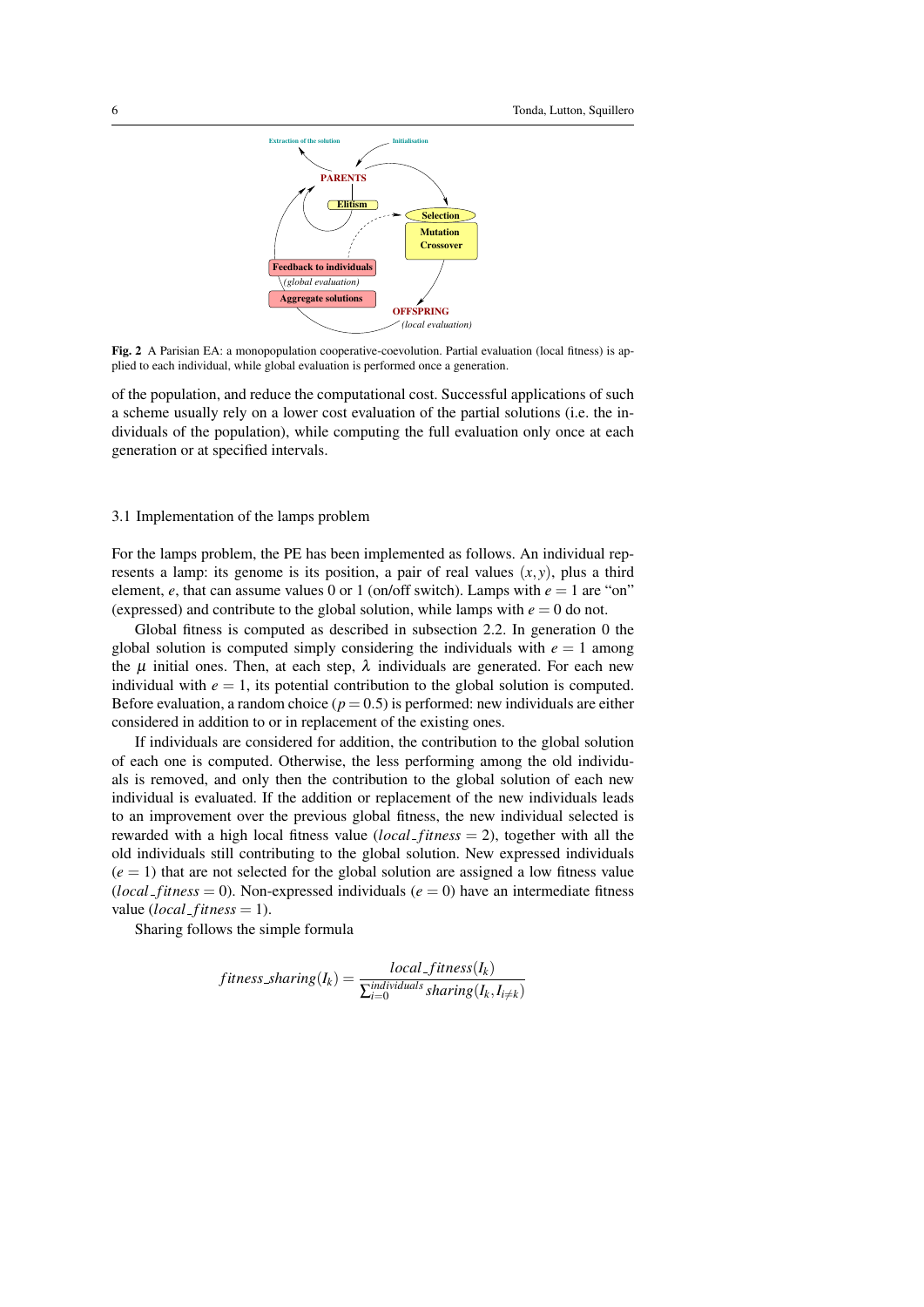with

$$
sharing(I_1, I_2) = \begin{cases} 1 - \frac{d(I_1, I_2)}{2 \cdot lamp\_radius} & d(I_1, I_2) < 2 \cdot lamp\_radius \\ 0 & d(I_1, I_2) \ge 2 \cdot lamp\_radius \end{cases}
$$

Lamps that have a relatively low number of neighbours will be preferred for selection over lamps with a bigger number of neighbours. In this implementation, sharing is computed only for expressed lamps ( $e = 1$ ) and used only when selecting the less performing individual to be removed from the population.

## 4 Group Evolution

Group Evolution (GE) is a novel generational cooperative coevolution concept presented in [25]. The approach uses a population of partial solutions, and exploits nonfixed sets of individuals called *groups*. GE acts on individuals and groups, managing both in parallel. During the evolution, individuals are optimised as in a common EA, but concurrently groups are also evolved. The main peculiarity of GE is the absence of *a priori* information about the grouping of individuals.

At the beginning of the evolutionary process, an initial population of individuals is randomly created on the basis of a high-level description of a solution for the given problem. Groups at this stage are randomly determined, so that each individual can be included in any number of different groups, but all individuals are part of at least one group.

The number of groups  $\mu_{groups}$ , the minimum and maximum size of the groups are set by the user before the evolution starts. The number of individuals in the population is a direct consequence of the specified values for groups. Figure 3 (left) shows a sample population where minimum group size is 2, and maximum group size is 4.



Fig. 3 (Left) Individuals and Groups in a sample population of 8 individuals. While individual A is part of only one group, Individual B is part of 3 different groups. The effect of a Individual Genetic Operator, applied to individual C. Since individual C is part of Group 1, two groups are created and added to the population. (Right) Schema of Group Evolution algorithm. Groups are sets of individuals. At each step, new groups and individuals are produced. The slaughtering is performed at the level of groups, and in a second step individuals that are not included in any group are also removed.

#### 4.1 Generation of new individuals and groups

GE exploits a generational approach: at each evolutionary step, a number of genetic operators is applied to the population. Genetic operators can act on both individu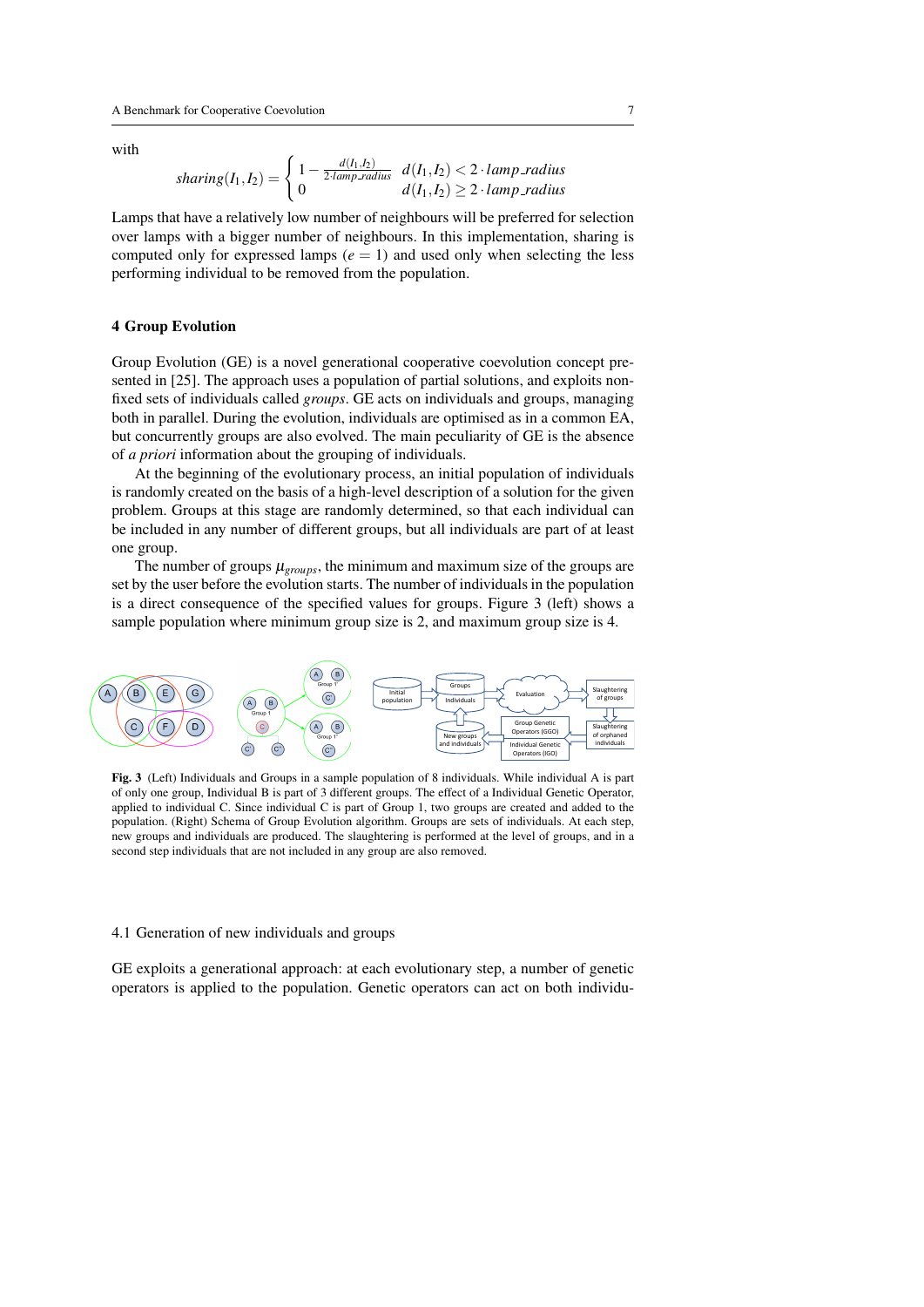als and groups, and produce a corresponding offspring, in form of individuals and groups.

The offspring creation phase comprehends two different actions at each generation step (see Figure 3):

- 1. Application of *group genetic operators*;
- 2. Application of *individual genetic operators*.

Each time a genetic operator is applied to the population, parents are chosen and offspring is generated. The children are added to the population, while the original parents are unmodified. Offspring is then evaluated, while it is not compulsory to reconsider the fitness value of the parents again. It is important to notice that the number of children produced at each evolutionary step is not fixed: each genetic operator can have any number of parents as input and produce in output any number of new individuals and groups. The number and type of genetic operators applied at each step can be set by the user.

### *4.1.1 Group genetic operators*

Group Genetic Operators (GGOs) work on the set of groups. Each operator needs a certain number of groups as parents and produces a certain number of groups as offspring that will be added to the population. GGOs implemented in our approach are:

- 1. crossover: generates offspring by selecting two individuals, one from parent group A and one from parent group B. Those individuals are switched, creating two new groups;
- 2. add-mutation: generates offspring by selecting one or more individuals from the population and a group. Chosen individuals are added (if possible) to the parent group, creating a single new group;
- 3. removal-mutation: generates offspring by selecting a group and one or more individuals inside it. Individuals are removed from the parent group.
- 4. replacement-mutation: generates offspring by selecting a group and one or more individuals inside it. Individuals are removed from the parent group, and replaced by other individuals selected from the population.

Parent groups are chosen via tournament selection.

### *4.1.2 Individual genetic operators*

Individual Genetic Operators (IGOs) operate on the population of individuals, very much like they are exploited in usual GA. The novelty of GE is that for each individual produced as offspring, new groups are added to the group population. For each group the parent individual was part of, a copy is created, with the offspring taking the place of the parent.

This approach, however, could lead to an exponential increase in the number of groups, as the best individuals are selected by both GGOs and IGOs. To keep the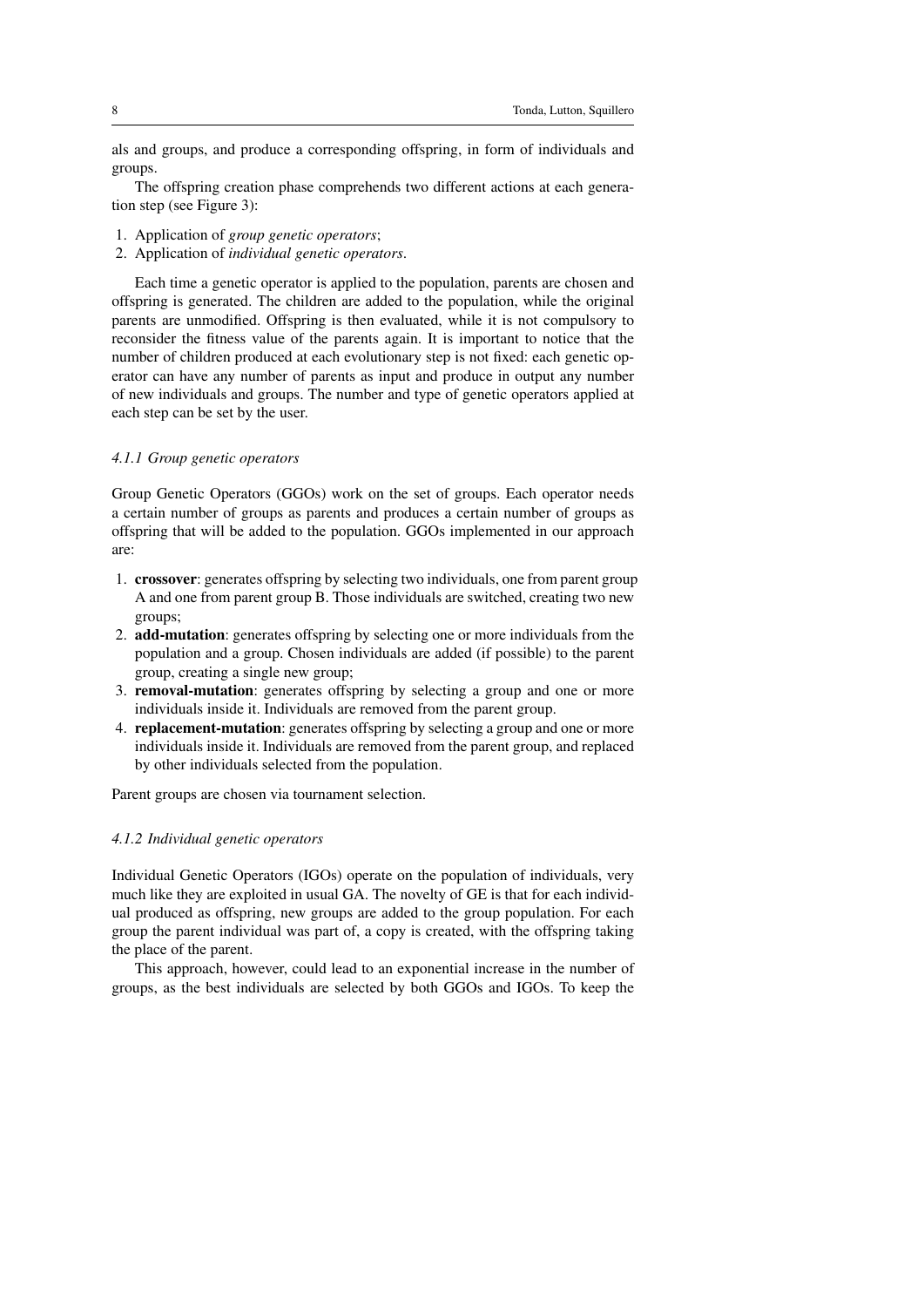number of groups under a strict control, we choose to create a copy only of the highest-fitness groups the individual was part of.

IGOs select individuals by a tournament selection in two parts: first, a group is picked out through a tournament selection with moderate selective pressure; then an individual in the group is chosen with low selective pressure. The actual group and the highest-fitness groups the individual is part of are cloned once for each child individual created: in each clone group the parent individual is replaced with a child. An example is given in Figure 3 (right): an IGO, selects individual C as a parent. The chosen individual is part of only one group, Group 1. The IGO produces two children individuals: since the parent was part of a group, a new group is created for each new individual generated. The new groups (Group 1' and Group 1") are identical to Group 1, except that individual C is replaced with one of its children, C' in Group 1' and C" in Group 1" respectively.

The aim of this process is to select individuals from well-performing groups to create new groups with a slightly changed individual, in order to explore the a near area in the solution space.

#### 4.2 Evaluation

During the evaluation phase, a fitness value is associated to each group: the fitness value is a number that measures the goodness of the candidate solutions with respect to the given problem. When a group is evaluated, a fitness value is also assigned to all the individuals composing it. Those values reflect the goodness of the solution represented by the single individual and have the purpose to help discriminate during tournament selection for both IGOs and GGOs.

An important strength of the approach resides in the evaluation step: if there is already a fitness value for an individual that is part of a new group, it is possible to take it into account instead of re-evaluating all the individuals in the group. This feature can be exceptionally practical when facing a problem where the evaluation of a single individual can last several minutes and the fitness of a group can be computed without examining simultaneously the performance of the individuals composing it. In that case, the time-wise cost of both IGOs and GGOs becomes very small.

### 4.3 Slaughtering

After each generation step, the group population is resized. The groups are ordered fitness-wise and the worst one is deleted until the desired population size is reached. Every individual keeps track of all the groups it belongs to in a set of references. Each time a group ceases to exist, all its individuals remove it from their set of references. At the end of the group slaughtering step, each individual that has an empty set of references, and is therefore not included in any group, is deleted as well.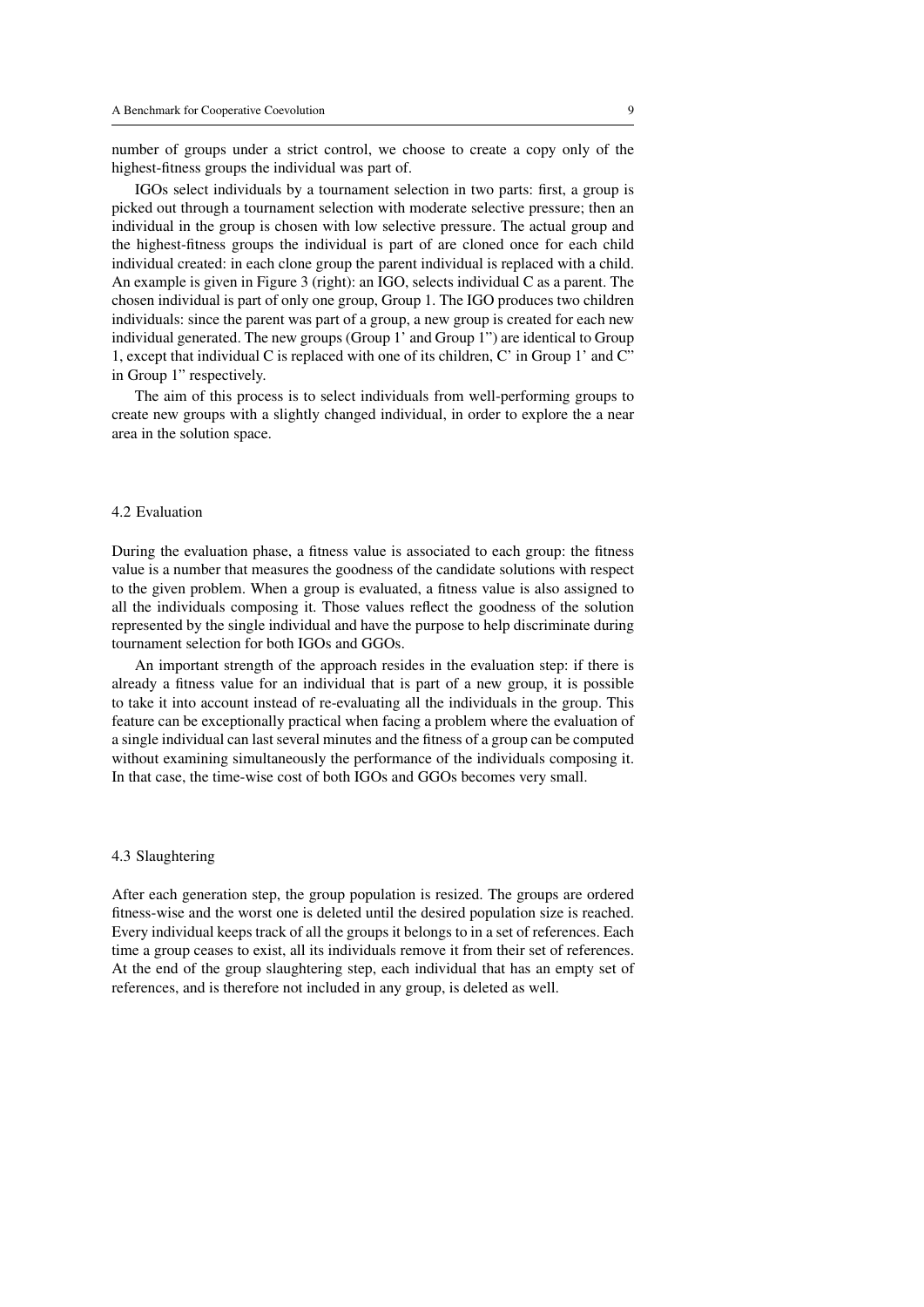4.4 Implementation of the lamps problem

For the lamps problem, GE has been implemented as follows. One individual represents a lamp: its genome is its position, a pair of real values  $(x, y)$ . The fitness of a single individual, which must be independent from all groups it is part of, is simply the area of the room it enlightens. The group fitness is computed as described in subsection 2.2.

### 5 Allopatric Group Evolution

The third proposed cooperative coevolution algorithm stems from the Group Evolution presented in the previous Section. While the flow of the algorithm is the same, however, two major improvements distinguish the Allopatric Group Evolution from the previously described methodology: allopatric group slaughtering and heuristic group genetic operators.

### 5.1 Allopatric group slaughtering

Allopatric speciation (from the ancient Greek *allos*, other, and *patra*, fatherland) is a speciation that occurs when biological populations of the same species become isolated, usually due to geographical changes, such as major changes in the landscape.

Taking inspiration from this natural phenomenon, the allopatric group slaughtering temporarily isolates from the main population all the offspring of a group. Subsequently, the offspring compete between themselves, and only the best resulting group is added back into the main population. A summary of the technique is presented in Figure 4.



Fig. 4 Allopatric slaughtering of groups. Group G and group H are chosen for reproduction in the same iteration. The operator applied to group G creates three children groups, with the allopatric tag γ, while the operator applied to group H creates five, with tag η. Among all the offspring that share the same allopatric tag, only the best group is added to the population: in the example, the fitness value of offspring *H*<sup>3</sup> might be higher than the value of *G*2; nevertheless, *G*<sup>2</sup> is the best group among the offspring of G.

This mechanism is aimed at improving diversity, trying to avoid the invasion of the main group population by the offspring of a particularly promising group, an event that could drive the evolution deep into a local optima.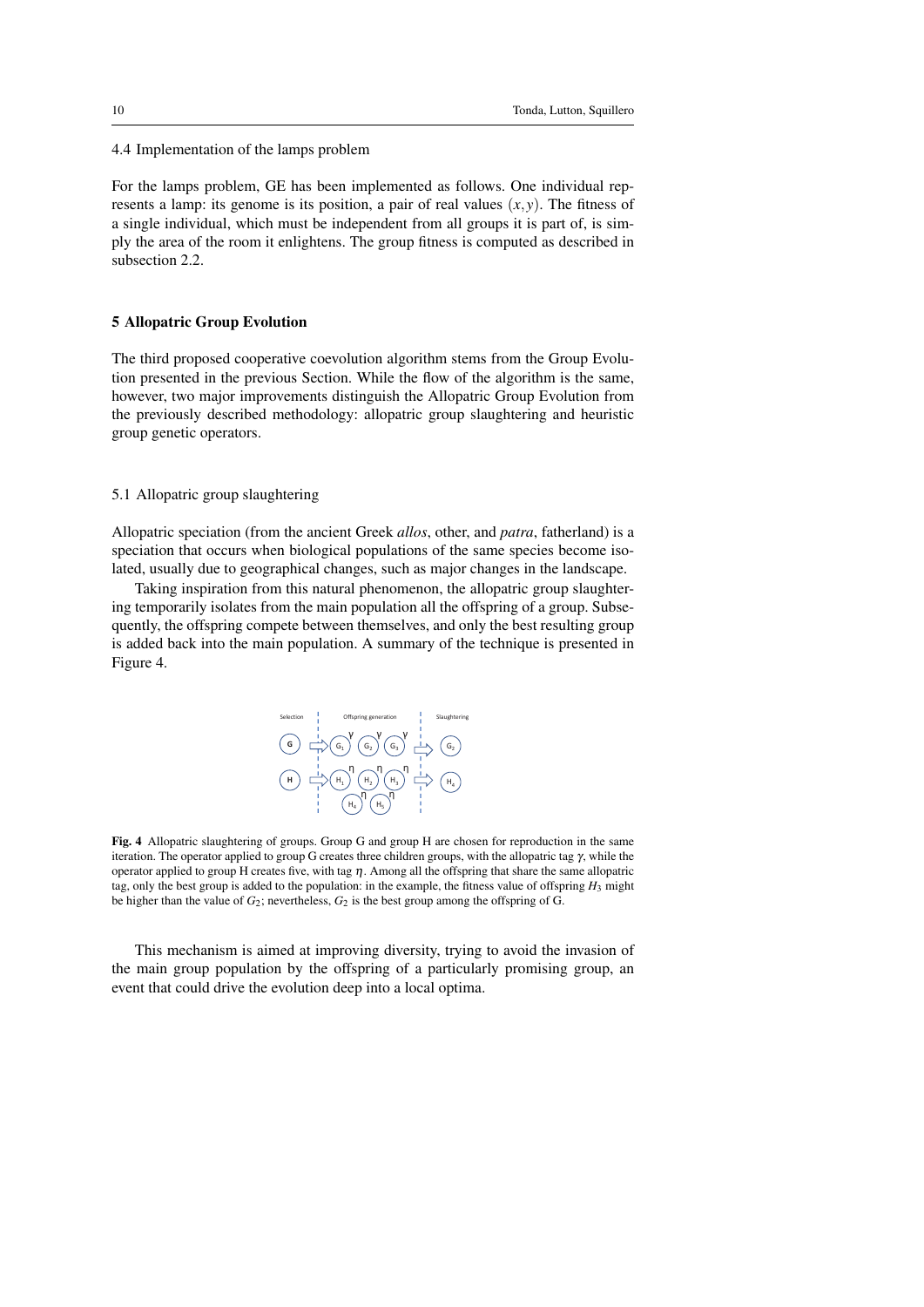#### 5.2 Heuristic group operators

The second important difference between AGE and GE, is the presence of heuristic group operators. The aim of the operators is to exploit expert knowledge of the problem that cannot be incorporated inside the group or individual fitness function. In the current implementation, two heuristic operators substitute removal-mutation and add-mutation presented in Subsection 4.1.1. When an individual is chosen to be removed from or added to a group, instead of a simple random selection, an external heuristic selector chooses the best candidate, according to a metric specified by the user.

Heuristic operators might prove beneficial to the evolution, especially when a run of the selector is not as computationally expensive as the evaluation of a group.

### 5.3 Implementation of the lamp problem

The setup is the same as in GE, with the only necessary addition of a heuristic to add or remove individuals from a group. For the lamp problem, we exploited the distance between individuals as an intuitive measurement of possible overlap. In particular, candidate individuals to be added to a group are evaluated on their distance from the nearest component of a group; while candidate individuals to be removed from a group are evaluate on the sum of the distances from the other components of the group.

#### 6 Experimental setup

Before starting the experiments on the cooperative coevolution algorithms, a series of 10 runs for each *problem size* of a classical evolutionary algorithm is performed, to better understand the characteristics of the problem and to set parameters leading to a fair comparison. The genome of a single individual is a set of lamps, modeled as an array of *N* pairs of real values  $((x_1, y_1), (x_2, y_2), ..., (x_N, y_N))$ , where each  $(x_i, y_i)$ describes the position of individual *i* in the room. The algorithm uses a classical  $(\mu + \lambda)$  evolutionary paradigm, with  $\mu = 20$  and  $\lambda = 10$ , probability of crossover 0.2 and probability of mutation 0.8. Each run lasts 100 generations.

By examining these first experimental results, it is possible to reach the following conclusions: good solutions for the problem use a number of lamps in the range (*problem size*,3· *problem size*); and, as expected, as the ratio grows, the fitness value of the best individual at the end of the evolution tends to be lower.

In order to perform a comparison with PE, GE and AGE as fair as possible, the stop condition for each algorithm will be set as the average number of single lamp evaluations performed by the classical evolutionary algorithm for each *problem size*. In this way, even if the algorithms involved have significantly different structures, the computational effort is commensurable. The number of evaluation ranges is 3,500 for *problem\_size* = 3; 5,000 for *problem\_size* = 5; 11,000 for *problem\_size* = 10; 22,000 for *problem\_size* = 20; and 120,000 for *problem\_size* = 100.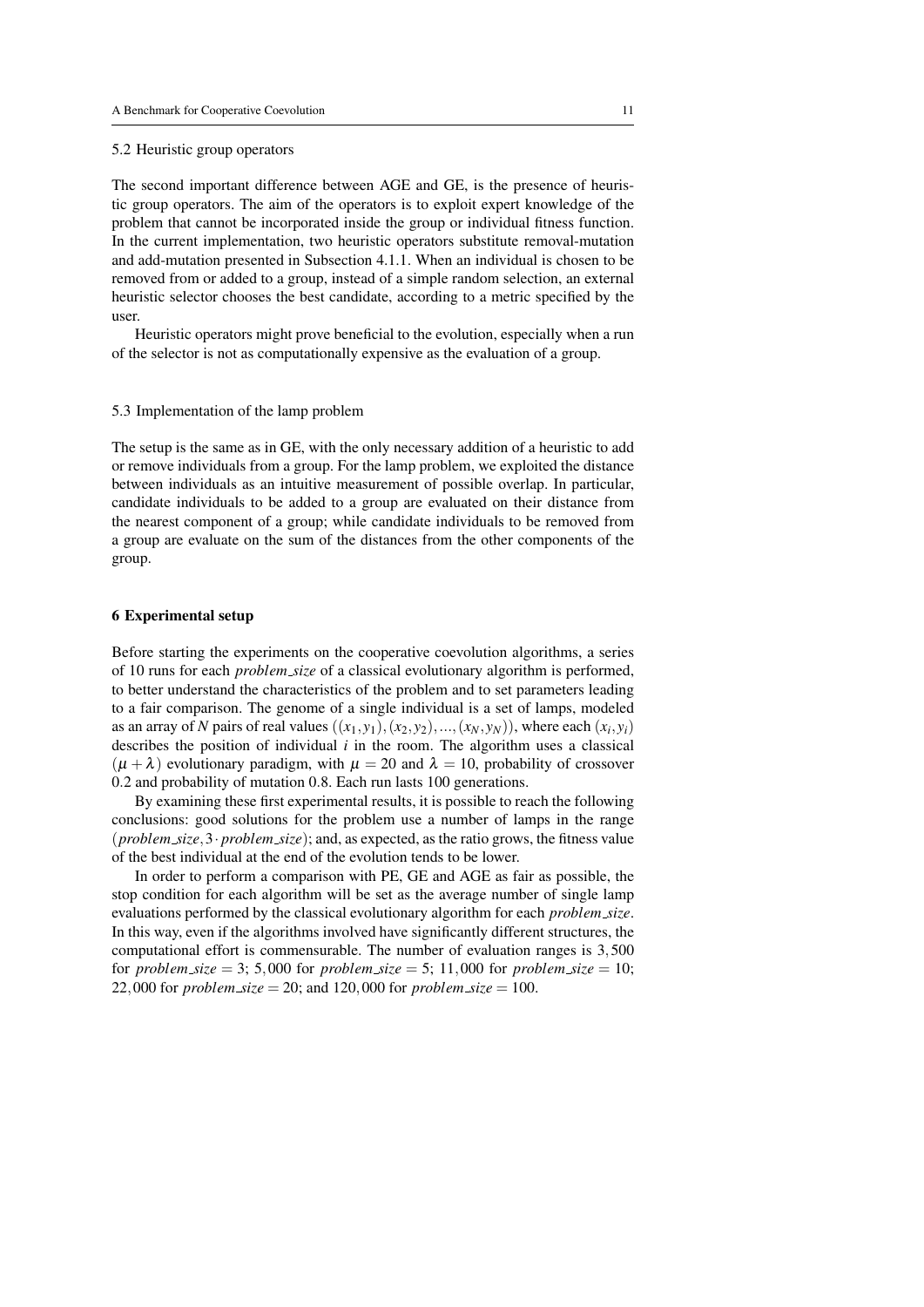# 6.1 PE setup

Due to the observation of the CE runs,  $\mu = 3$  *problem\_size*, while  $\lambda = \mu/2$ . The probability of mutation is 0.8 and the probability of crossover is 0.2.

#### 6.2 GE and AGE setup

The number of groups in the population is fixed,  $\mu_{groups} = 20$ , as is the number of genetic operators selected at each step  $\lambda = 10$ . The number of individuals in each group is set to vary in the range (*problem size*,3 · *problem size*). The probability of mutation is 0.8, while the probability of crossover is 0.2, for both individuals and groups.

### 6.3 Implementation in  $\mu$ GP

The two CCEAs used in the experience have been implemented using  $\mu$ GP [24], an evolutionary toolkit developed by CAD group of Politecnico di Torino. Exploiting  $\mu$ GP's flexible structure, it is possible to replicate the behavior of very different EAs.

In particular, to implement PE, it is sufficient to operate on the fitness evaluator, setting the environment to evaluate the whole population and the offspring at each step. Obtaining GE behavior is slightly more complex, and requires the addition of new classes to manage groups. CE is simply  $\mu$ GP standard operation mode.

The individual-level operators chosen for the experience are singleParameter-AlterationMutation and onePointCrossover. The mutation operator acts on one or both coordinates of a single individual, modifying them according to a gaussian distribution and producing a single child. The crossover operator, on the other hand, starting from two individuals  $A = (x_a, y_a)$  and  $B = (x_b, y_b)$ , creates two children individuals  $AB = (x_a, y_b)$  and  $BA = (x_b, y_a)$ . For further information, see [24].

#### 7 Results and Analysis

In a series of experiments, 100 runs of each evolutionary approach are executed, for a set of meaningful values of *problem size*. To exploit a further measurement of comparison, the first occurrence of an acceptable solution also appears in the results: here an *acceptable solution* is defined as a global solution with at least 80% of the final fitness value obtained by the CE. Table 1 summarises the results for significant values of *problem size*. For each evolutionary algorithm are reported the results reached at the end of the evolution: average fitness value, average enlightenment percentage of the room, average number of lamps, and average number of lamps evaluated before finding an acceptable solution (along with the standard deviation for each value).

Results distributions are compared with a standard Student t-test, with no assumptions on the homogeneity of the standard deviations. Entries in bold in Table 1 are significantly better  $(p < 0.05)$  than others in the same column, for the same *problem size*.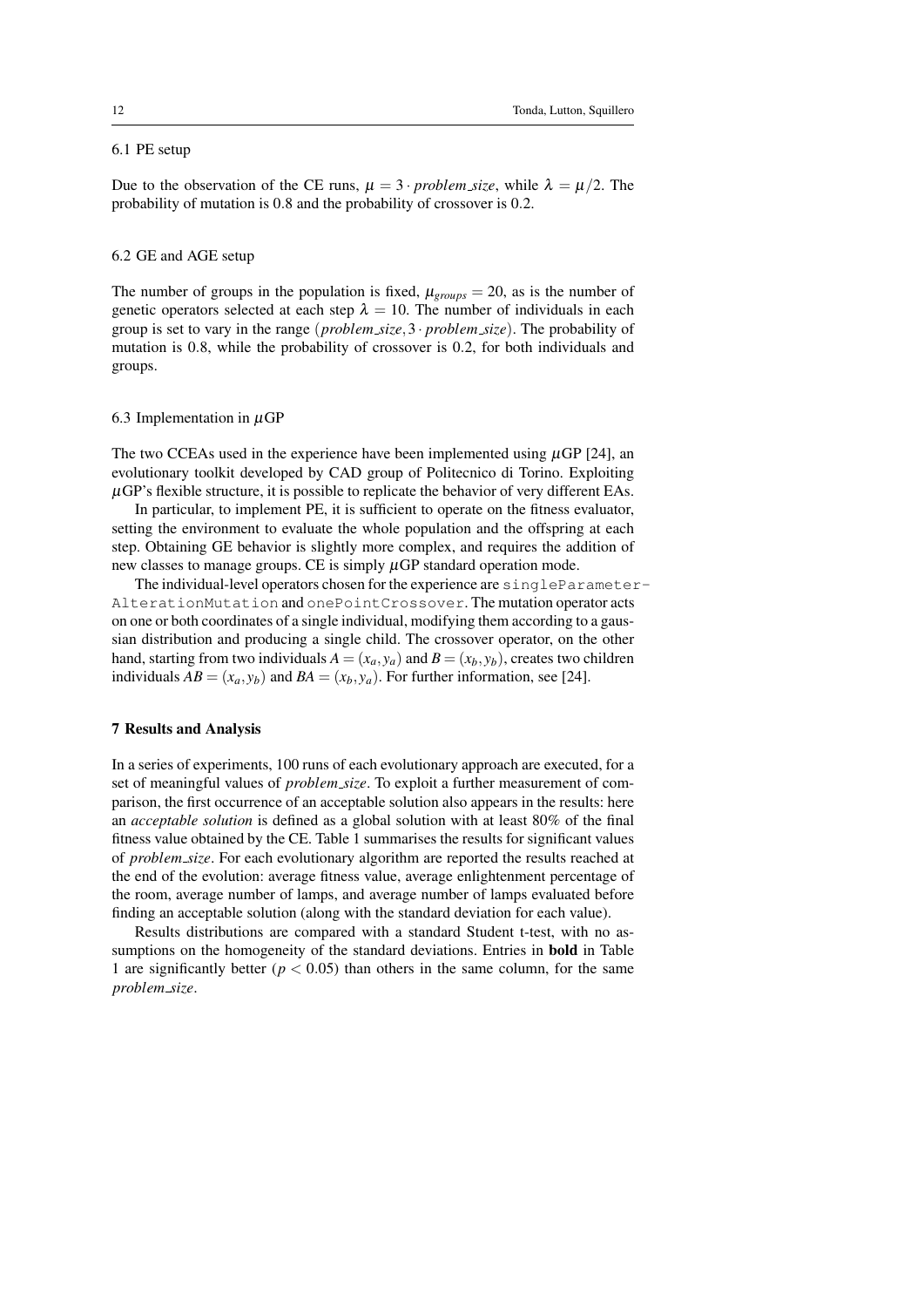|         |                |         |        |          |        |       |          |         |         | Avg.<br>lamps |          |
|---------|----------------|---------|--------|----------|--------|-------|----------|---------|---------|---------------|----------|
| Problem |                | Avg.    | Std    | Avg.     | Std    | Avg.  | Std      | Avg.    | Std     | before        | Std      |
| size    | Evolution      | fitness | dev    | enlight. | dev    | lamps | dev      | overlap | dev     | acceptable    | dev      |
| 3       | C <sub>E</sub> | 0.861   | 0.0149 | 0.8933   | 0.0212 | 4     | $\Omega$ | 0.0323  | 0.0168  | 313.2         | 126      |
|         | PF.            | 0.8355  | 0.064  | 0.8945   | 0.0439 | 4.02  | 0.3344   | 0.059   | 0.0502  | 316.9         | 262.2    |
|         | GE             | 0.8764  | 0.0498 | 0.8963   | 0.0533 | 3.75  | 0.435    | 0.0198  | 0.0103  | 267.32        | 138.1    |
|         | AGE            | 0.8507  | 0.0263 | 0.8998   | 0.0271 | 4.2   | 0.324    | 0.049   | 0.0266  | 349.65        | 179.21   |
| 5       | CE             | 0.7802  | 0.023  | 0.8574   | 0.04   | 6.2   | 0.64     | 0.0772  | 0.0278  | 572.7         | 215.38   |
|         | PE             | 0.7825  | 0.03   | 0.8803   | 0.0335 | 6.96  | 0.6936   | 0.0978  | 0.0395  | 511.35        | 373.85   |
|         | GE             | 0.8136  | 0.0241 | 0.8537   | 0.0349 | 6.03  | 0.7372   | 0.0401  | 0.0166  | 741.36        | 221.86   |
|         | AGE            | 0.79    | 0.0234 | 0.8875   | 0.0303 | 7.24  | 0.6624   | 0.0975  | 0.03189 | 608.32        | 255.75   |
| 10      | <b>CE</b>      | 0.7487  | 0.0149 | 0.834    | 0.0235 | 11.3  | 0.62     | 0.0853  | 0.0216  | 1,779.8       | 407.4    |
|         | PF.            | 0.7791  | 0.0221 | 0.8847   | 0.0207 | 12.84 | 0.8184   | 0.1055  | 0.0274  | 1.018.47      | 546.16   |
|         | <b>GE</b>      | 0.7532  | 0.0178 | 0.8132   | 0.0255 | 10.66 | 0.6336   | 0.0599  | 0.0215  | 1,836.87      | 412.08   |
|         | <b>AGE</b>     | 0.75    | 0.017  | 0.866    | 0.0229 | 13.09 | 0.8352   | 0.1159  | 0.0251  | 1,715.85      | 637.91   |
| 20      | <b>CE</b>      | 0.6804  | 0.0117 | 0.7749   | 0.0148 | 20.6  | 0.72     | 0.0946  | 0.0123  | 3.934.7       | 702.24   |
|         | PE             | 0.7624  | 0.0147 | 0.8762   | 0.0168 | 23.57 | 1.053    | 0.1138  | 0.0177  | 2,759.28      | 965.45   |
|         | GE             | 0.697   | 0.0127 | 0.7837   | 0.0147 | 20.49 | 0.5978   | 0.0867  | 0.0142  | 4.602.1       | 1.156.5  |
|         | AGE            | 0.7086  | 0.0182 | 0.8523   | 0.0269 | 25.14 | 1.514    | 0.1437  | 0.0293  | 3,151.31      | 1,067.89 |
| $100*$  | CE             | 0.558   | 0.0049 | 0.7334   | 0.0062 | 102.9 | 1.88     | 0.1755  | 0.0093  | 29,567.3      | 4,782.96 |
|         | PE             | 0.6867  | 0.0073 | 0.8708   | 0.0078 | 117.2 | 3.2      | 0.1841  | 0.0134  | 5,318.9       | 332.72   |
|         | <b>GE</b>      | 0.5647  | 0.0057 | 0.7309   | 0.0073 | 101.5 | 1.7      | 0.1662  | 0.0072  | 30,048        | 8,876.8  |
|         | AGE            | 0.6095  | 0.021  | 0.792    | 0.0314 | 111.4 | 9.2      | 0.1824  | 0.04    | 12,094.4      | 3.686.28 |

Table 1 Average results for 100 runs, for each evolutionary approach. For *problem size* = 100, the distribution of AGE presents such a vast standard deviation that it is not distinguishable from the other three approaches ( $p > 0.05$ ). Taking into account the remaining three distributions, GE is the best ( $p < 0.05$ ). \*Due to the times involved, data for problem size 100 is computed on 10 runs.

For each *problem\_size*, a box plot is provided in figure 5. It is noticeable how the performance of each evolutionary algorithm is very close for small values of *problem size*, while PE, GE and AGE gain the upper hand when the complexity increases.

In particular, PE obtains the best performance from  $problem\_size = 10$  onwards. The extra information inserted allows the approach to obtain high enlightenment percentages even when the complexity of the task increases, as shown in Figure 6.

On the other hand, GE obtains enlightenment percentages close to CE, but on the average it uses a lower number of lamps, that leads to a lower overlap, as it is noticeable in Figure 8 and 7.

When dealing with the number of lamp evaluations needed before reaching what is defined an *acceptable* solution, PE is again in the lead, see Figure 9.

In Figure 10, a profile of the best run for  $problem\_size = 100$  for each algorithm is reported. PE enjoys a rapid growth in the first stages of the evolution, thanks to the extra information it can make use of, while GE proves more efficient than CE in the last part of the evolution, where exploitation becomes more prevalent. AGE shows several steep improvements, in correspondence of a particularly successful activation of the heuristic group operators.

As it is noticeable in Figure 11 (left), while the number of lamps evaluated before reaching an acceptable solution grows more than linearly for CE and GE, AGE shows a less steep growth and PE outperforms all the other algorithms. On the other hand, GE presents the lowest overlap for all values of *problem size*, see Figure 11 (right).

#### 8 Conclusion and future work

The lamps benchmark has the major advantage to provide a set of toy problems that are simple, and for which the complexity can be characterised with a single real value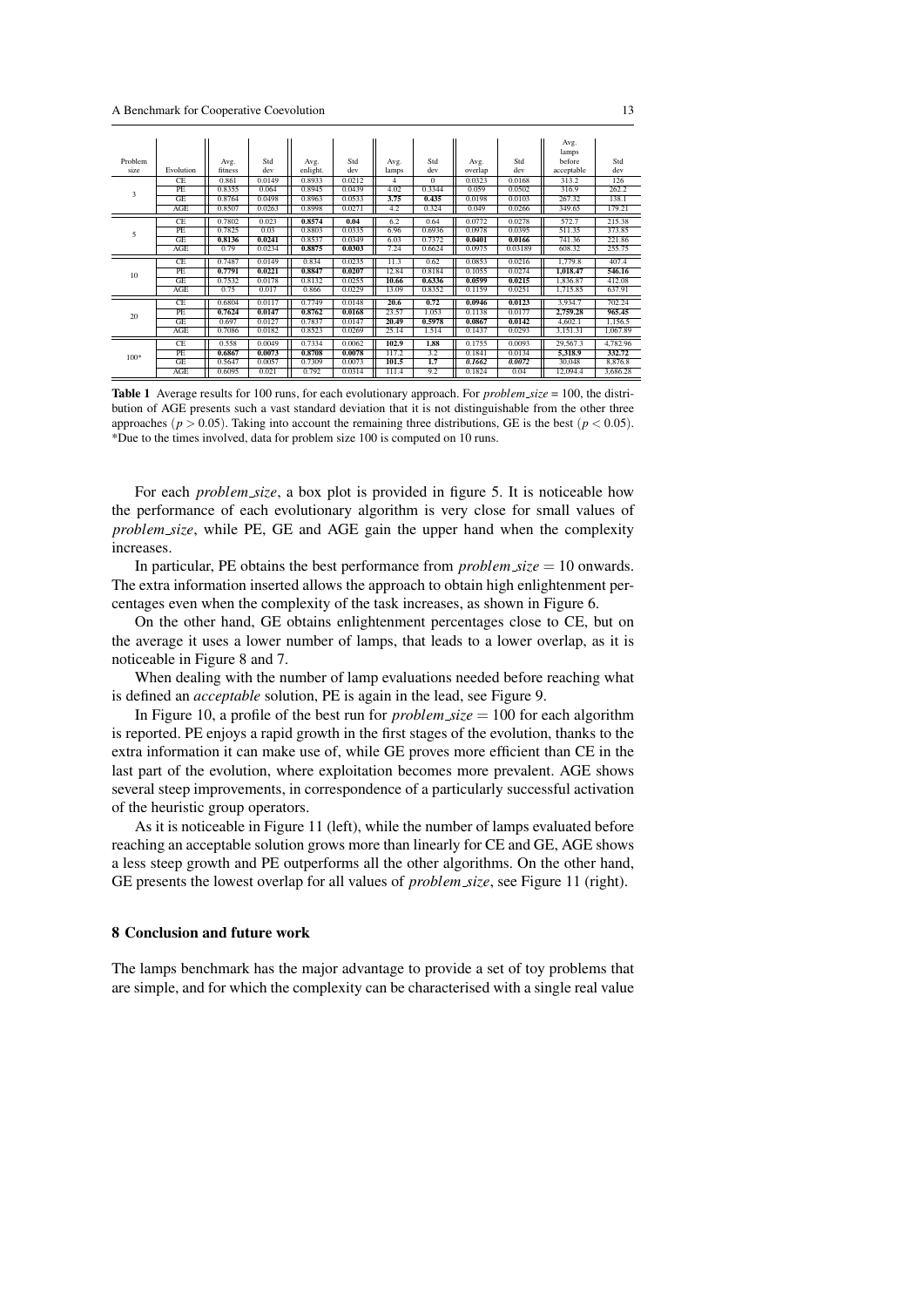

Fig. 5 Box plots of fitness values for each *problem size*.

(the surface ratio between room and lamp sizes). This formulation is very convenient to get some insight on the behaviour of algorithms with respect to the size of the problem.

The intuition that guided the development of Parisian Evolution, Group Evolution and Allopatric Group Evolution has been confronted to experimental analysis, to yield the following conclusions: Parisian Evolution is the most efficient approach in terms of computational expense, and scalability; Group Evolution yields better and more precise results, in a computational time that is similar to Classical Evolution; Allopatric Group Evolution shows a behavior that is intermediate between the two, obtaining some advantage over GE for higher complexities of the problem, but failing to meet Parisian Evolution's performance. In general, AGE solutions also present a considerable standard deviation, probably because the combination of heuristics and evolutionary operators drives the evolution in very different niches of the search space, depending on the single run.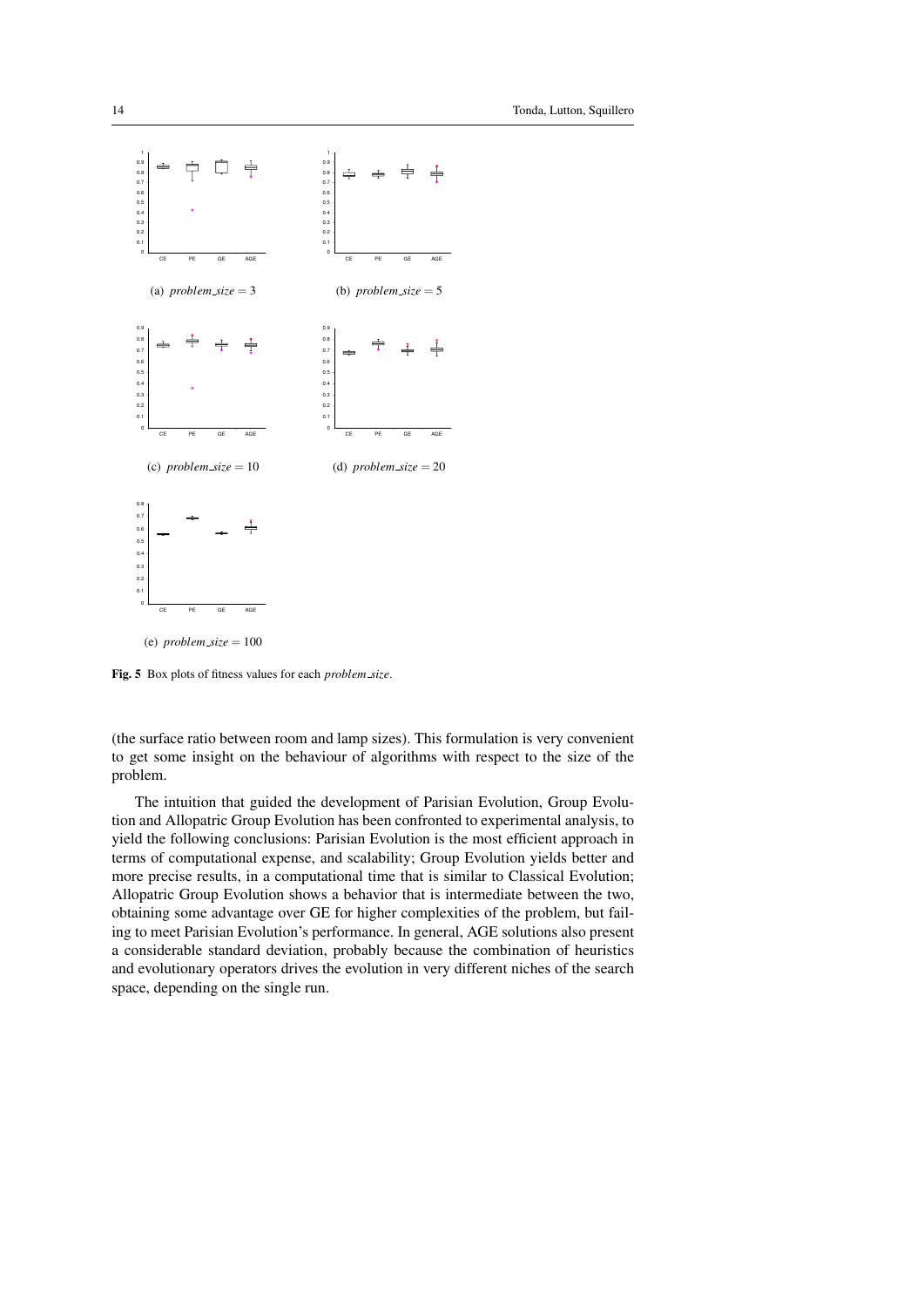

Fig. 6 Box plots of enlightenment percentage for each *problem size*.

These differences can be explained by the nature of *a priori* information that has been injected into the algorithms. Parisian Evolution relies on a deterministic algorithm for selecting the group of lamps that are used as the current global solution at each generation, while Group Evolution does not make any assumption on it and let evolution decide which lamps can be grouped to build various solutions. Allopatric Group Evolution is a first attempt to make use of expert knowledge while avoiding a strong algorithmic choice, by adding information at the level of its heuristic genetic operators: the chosen metrics, however, show a variable performance, dependent on the size of the problem.

In some sense Parisian Evolution is making a strong algorithmic choice for the grouping stage, that acts as a constraint on the evolution of the population of lamps. It has the major advantage to reduce the complexity of the problem by providing solutions from the evolution of simpler structures (lamps instead of groups of lamps for both Allopatric and standard Group Evolution, or for Classical Evolution). It may be considered as a "quick and dirty" approach.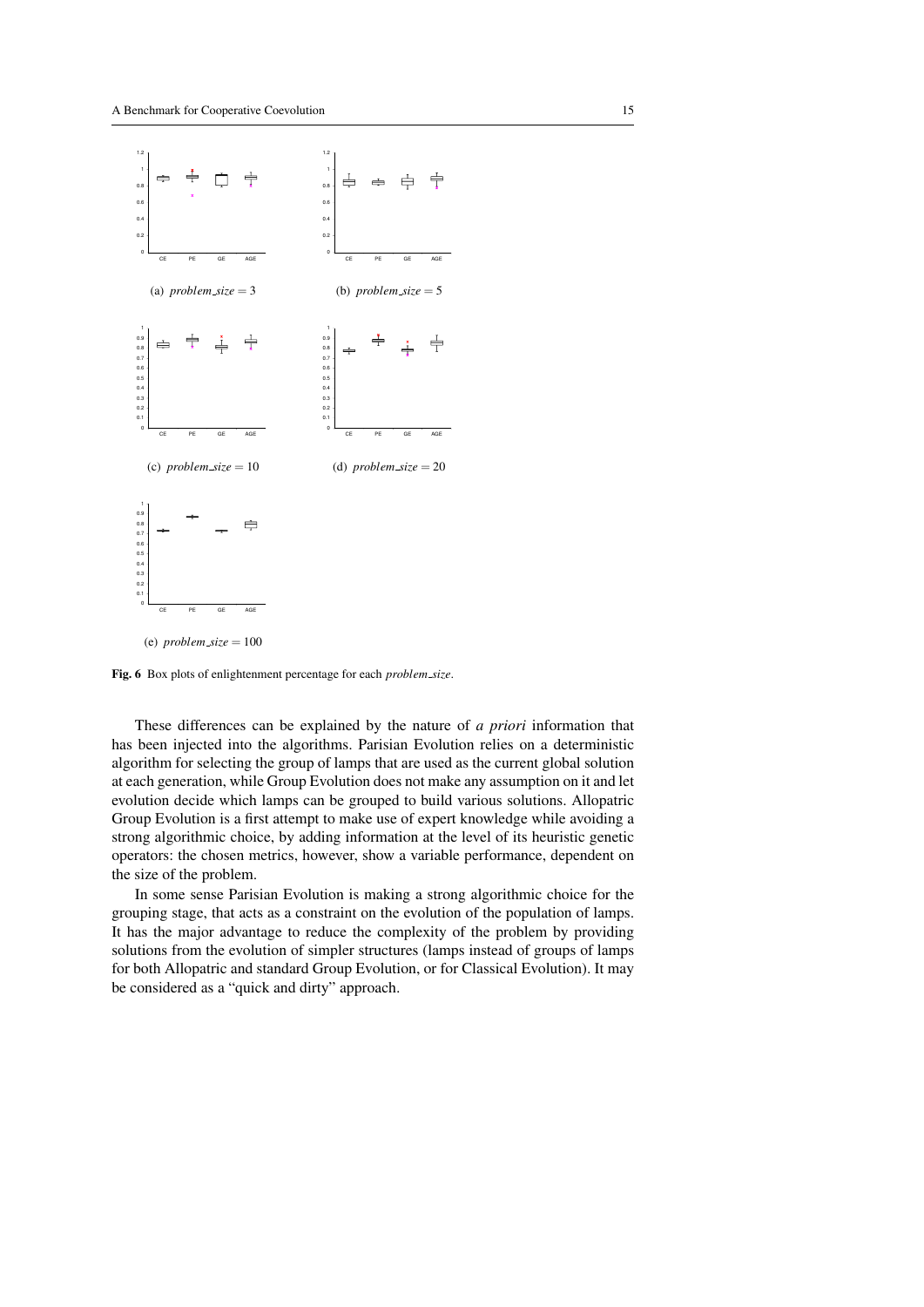

Fig. 7 Box plots of number of lamps used for each *problem size*.

Future work on this topic will investigate other possible compromises between heuristics and evolution: a promising option is an hybridisations between Parisian and Group Evolution, i.e. running a population of elements in the Parisian mode to rapidly get a good rough solution, and using the Group scheme to refine it. A more realistic modeling of the lamp's light could also be used, taking into account the gradual fading from the source; this approach would shift the problem from enlightening the room to ensure that each point of it receives at least a certain amount of light.

# 9 Acknowledgments

Aknowledgements for the funding received from the European Community's Seventh Framework Programme (FP7/2009-2013) under grant agreement DREAM n. 222654-2.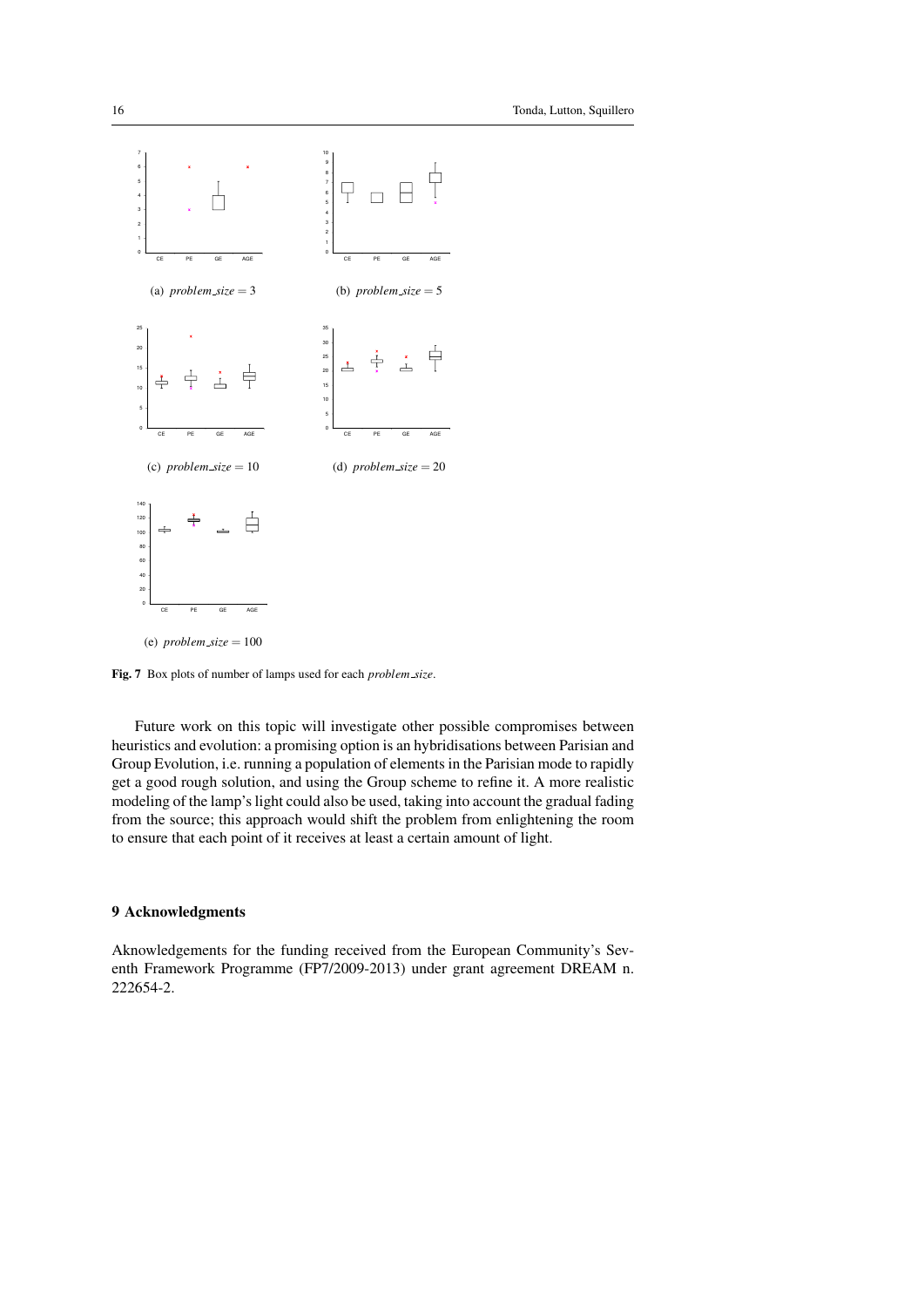

Fig. 8 Box plots of overlap percentage for each *problem size*.

# References

- 1. Ahluwalia M, Bull L (1998) Co-evolving functions in genetic programming: Dynamic adf creation using glib. In: Evolutionary Programming, pp 809–818
- 2. Amaya JE, Cotta C, Fernndez AJ (2010) A memetic cooperative optimization schema and its application to the tool switching problem. In: PPSN 2010, 11th International Conference on Parallel Problem Solving From Nature, September 11-15, Krakow, Poland, springer Verlag, Series: Lecture Notes in Computer Science, Vol. 6238 and 6239
- 3. Axelrod R (1984) The Evolution of Cooperation. Basic Books
- 4. Barrière O, Lutton E, Wuillemin PH (2009) Bayesian network structure learning using cooperative coevolution. In: Genetic and Evolutionary Computation Conference (GECCO 2009)
- 5. Bongard J, Lipson H (2005) Active coevolutionary learning of deterministic finite automata. Journal of Machine Learning Research 6:1651–1678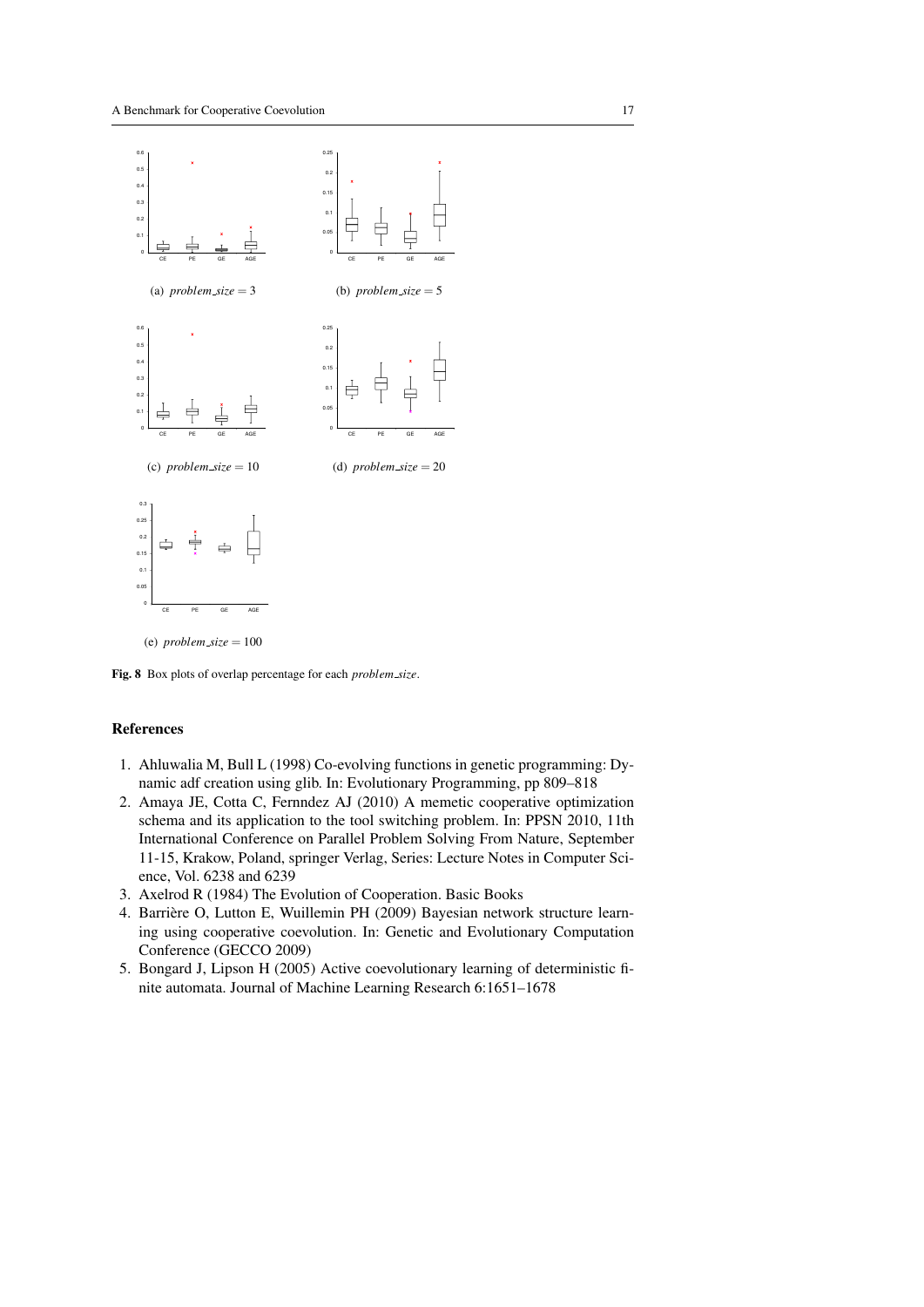

Fig. 9 Box plots of number of lamps evaluated before reaching an acceptable solution, for each *problem size*.



Fig. 10 Profile of the best run for each evolutionary algorithm at *problem size* = 100.

6. Boumaza AM, Louchet J (2001) Dynamic flies: Using real-time parisian evolution in robotics. In: Boers EJ, Cagnoni S, Gottlieb J, Hart E, Lanzi PL, Raidl G, Smith RE, Tijink H (eds) Applications of Evolutionary Computing. EvoWorkshops2001: EvoCOP, EvoFlight, EvoIASP, EvoLearn, and EvoSTIM. Proceedings, Springer-Verlag, Como, Italy, LNCS, vol 2037, pp 288–297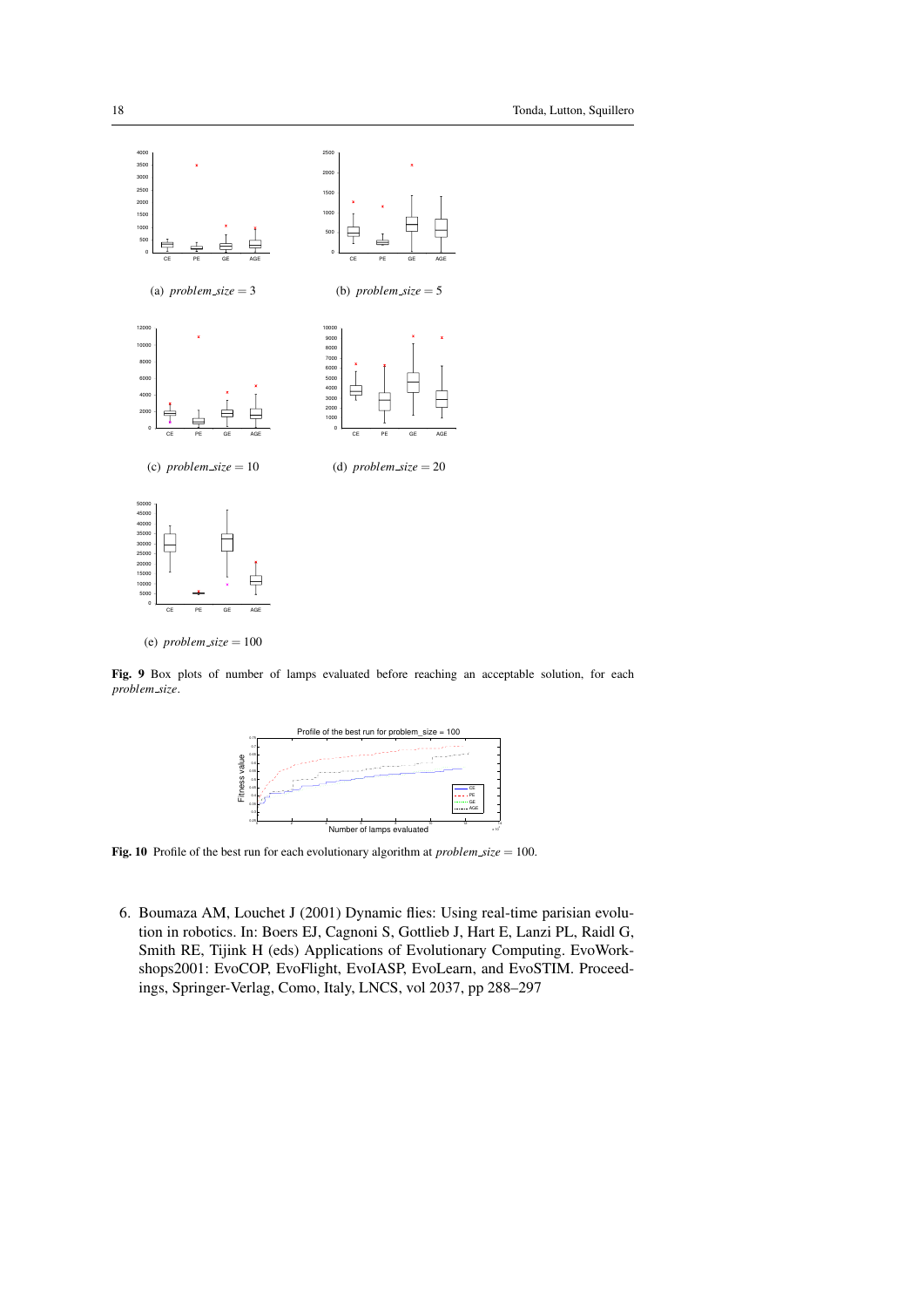

Fig. 11 (Left) Average number of lamps evaluated before reaching an acceptable solution, for different values of *problem size*. (Right) Average overlap of the final solution, for different values of *problem size*.

- 7. Bucci A, Pollacj JB (2005) On identifying global optima in cooperative coevolution. In: GECCO '05: Proceedings of the 2005 conference on Genetic and evolutionary, Washington DC, USA
- 8. Chen W, Weise T, Yang Z, Tang K (2010) Large-scale global optimization using cooperative coevolution with variable interaction learning. In: PPSN 2010, 11th International Conference on Parallel Problem Solving From Nature, September 11-15, Krakow, Poland, springer Verlag, Series: Lecture Notes in Computer Science, Vol. 6238 and 6239
- 9. Collet P, Lutton E, Raynal F, Schoenauer M (1999) Individual gp: an alternative viewpoint for the resolution of complex problems. In: GECCO99, Genetic and Evolutionary Computation Conference, July 13 - 17, 1999, Orlando, Florida, USA.
- 10. Collet P, Lutton E, Raynal F, Schoenauer M (2000) Polar ifs + parisian genetic programming = efficient ifs inverse problem solving. Genetic Programming and Evolvable Machines Journal 1(4):339–361, october
- 11. De Jong ED, Stanley KO, Wiegand RP (2007) Introductory tutorial on coevolution. In: GECCO '07: Proceedings of the 2007 GECCO conference companion on Genetic and evolutionary computation, London, United Kingdom
- 12. Dunn E, Olague G, Lutton E (2005) Automated photogrammetric network design using the parisian approach. In: EvoIASP 2005, Lausanne, nominated for the best paper Award
- 13. Holland JH, Reitman JS (1978) Cognitive systems based on adaptive algorithms. In: Waterman DA, Hayes-Roth F (eds) Pattern directed inference systems, Academic Press, pp 313–329
- 14. Husbands P, Mill F (1991) Simulated co-evolution as the mechanism for emergent planning and scheduling. In: ICGA, Proceedings of the 4th International Conference on Genetic Algorithms, San Diego, CA, USA, pp 264–270
- 15. Husbands P, Mill F (1991) Simulated co-evolution as the mechanism for emergent planning and scheduling. In: Belew R, Booker L (eds) Proceedings of the 4th International Conference on Genetic Algorithms, Morgan Kaufmann
- 16. Kauffman SA, Johnsen S (1991) Coevolution to the edge of chaos: Coupled fitness landscapes, poised states, and coevolutionary avalanches. Journal of Theoretical Biology 149(4):467 – 505